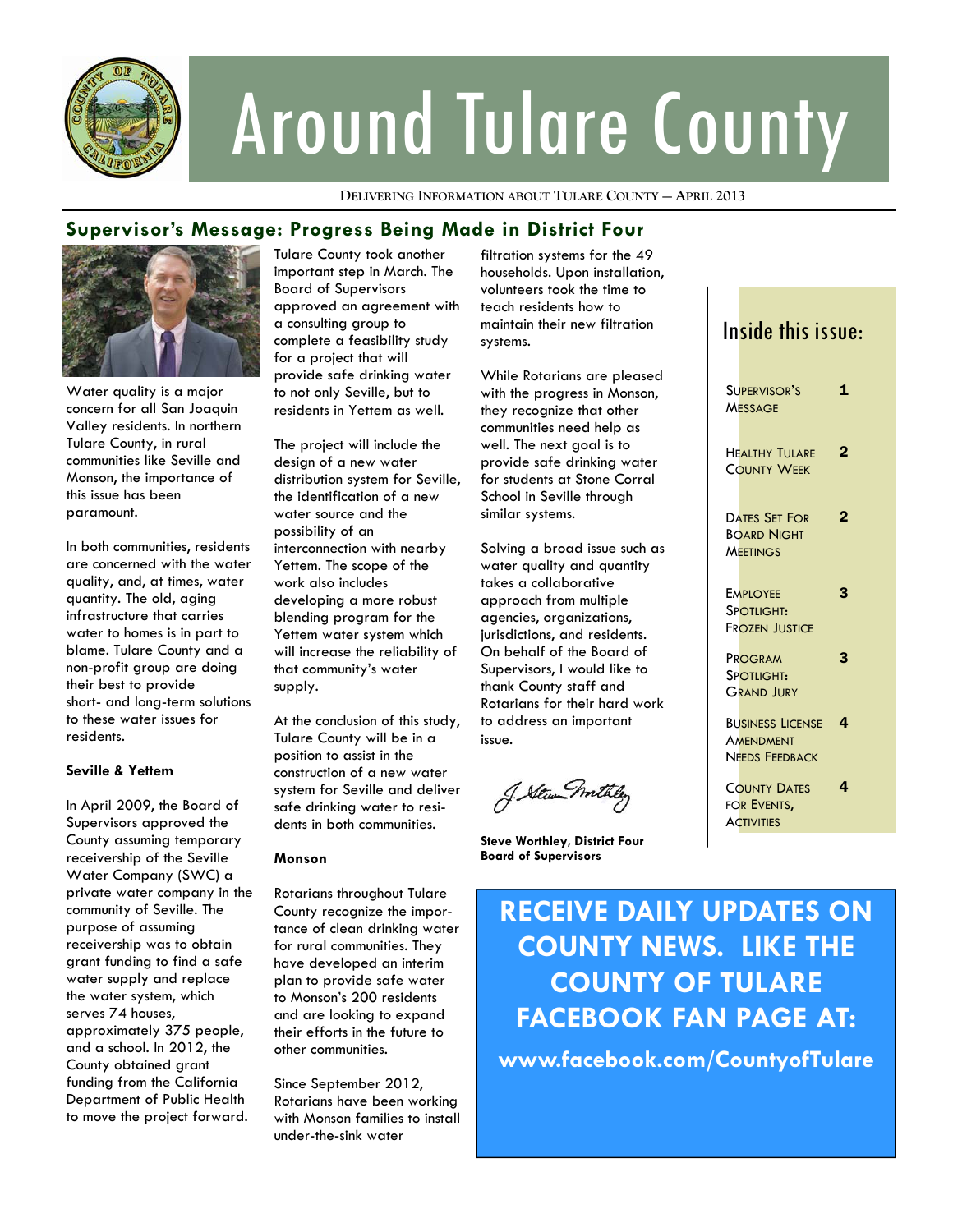## Around Tulare County: www.aroundtularecounty.com

## **April is Healthy Tulare County Week**



Tulare County is encouraging all residents to live healthier lifestyles by hosting a variety of live awareness events and through social media outreach during "Healthy Tulare County Week," which is scheduled from April 1 – April 6 in conjunction with National Public Health Week.

As part of his State of the County Address, Chairman of the Board of Supervisors Pete Vander Poel said health and wellness of residents will be a priority during his chairmanship. Healthy Tulare County Week is one aspect of heightening health awareness.

"The more we can educate residents about making positive decisions involving their health, the better," Chairman Vander Poel said. "Overall, the mission of Healthy Tulare County Week is to improve life in Tulare County."

Health & Human Services Agency (HHSA) Director Dr. Cheryl Duerksen said Healthy Tulare County Week is a collaboration among Tulare County Public Health, the Tulare County Health Advisory Committee, community partners, and

County departments.

"Collaborating with our community partners to promote healthy lifestyle choices, thereby strengthening the well-being of our community, is an integral part of the mission of HHSA," Dr. Duerksen said. "We encourage all Tulare County residents to participate in increasing awareness about public health and prevention."

Here is a list of community events during Healthy Tulare County Week:

April 1: The Tulare County Fire Department will distribute and install smoke and carbon monoxide detectors in homes in pre-authorized residences in Pixley.

April 2: County Health Officer Karen Haught, M.D., will make a presentation at the Board of Supervisors meeting at 9 a.m.

April 3: All Tulare County residents are encouraged to "Walk a Block" during break time or lunch hour.

April 4: County Fire Stations will conduct free bike safety checks for children after 2:45 p.m. and Tulare County Area Transit (TCAT), Visalia Transit,

**Dates Set for Five Night Meetings in 2013** 

and Tulare Intermodal Express (TIME) Lines free for the day – Fixed Routes Only

April 5: "Kids Town Hall" at the Tulare City Library with Chairman Pete Vander Poel and County Health Officer, Dr. Karen Haught, at 11 a.m.

April 6: The Visalia Walking Series continues at W. Main Park Trail in Visalia at 8:15 a.m. with Supervisor Cox

Online events and connections with community partners who are focused on health will be featured on the Tulare County HHSA Facebook page and on [www.tchhsa.org](http://www.tchhsa.org) in the spotlight section. Community partners being featured include: Be Healthy Tulare UC Co-op, Tulare County Joint Union High School, and Tulare County Office of Education (TCOE), Share the Road (TCAG), Tulare County Treasures, Visalia Transit, Tulare Intermodal Express, and the Visalia Farmers Market.



In March, the Tulare County Board of Supervisors approved dates for its five night meetings in 2013.

The first of the five night meetings was held at Farmersville City Hall at 7 p.m. on March 12. More than 70 people attended the meeting.

Chairman of the Board of

Supervisors Pete Vander Poel said the goal of hosting the night meetings is to improve the public's access to the Board.

### **Remaining dates include:**

May 14, 2013: 7 p.m. at the Tulare Joint Union High School District Office.

July 16, 2013: 7 p.m. at the County of Tulare Board of

Supervisors Chambers.

Sept. 10, 2013: 7 p.m. at the City of Woodlake Council Chambers.

Nov. 12, 2013: 7 p.m. at the City of Porterville Council Chambers.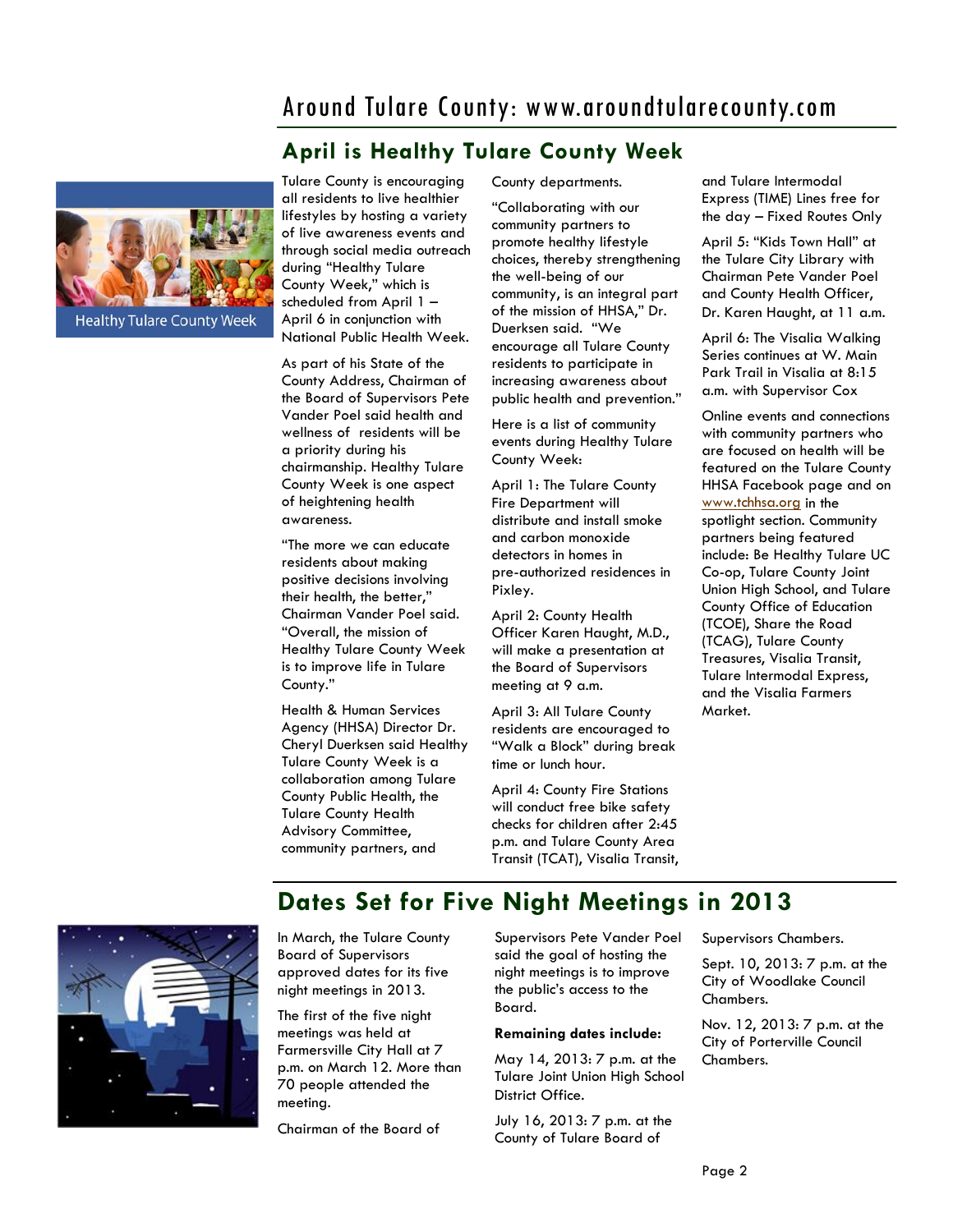## **Employee Spotlight: "Frozen Justice"**



Team Polar Bear: Phil Esbenshade, Gil Cardenas, Renee George, Hortencia Casarez, Matt Darby, Lindy Gligorijevic, Floyd Hager, Alan Hunsaker, John Lee, Mark Lopez, Mark Lyon, Beatriz Reveles, Rose Denny, Chelsea Wayt and Jeffry Sorenson.

The Tulare County District Attorney's Office took a family approach in March to raise more than \$4,000 for Special Olympics Northern California.

On March 9, 19 District Attorney's Office employees and their family members braved the nearfreezing waters of Lake Millerton in Friant during an annual Polar Plunge charity event.

The team, aptly named "Frozen Justice," donned ties, slacks, and briefcases during their dip into the icy water.

Following the plunge, Team Frozen Justice was presented the "Golden Plunger" award for being the highest fundraising law enforcement team competing in the Fresno event.

This event marked the third time the Tulare County District Attorney's Office has competed in the event.



**There are many County employees who are doing outstanding things for their community outside of their job.** 

**Do you know a County employee who should be in the spotlight? Let us know at:** 

**[newsletter@co.tulare.ca.us](mailto:newsletter@co.tulare.ca.us?subject=Employee%20spotlight)**

## **Program Spotlight: Tulare County Grand Jury**

The Tulare County Grand Jury is accepting applications for the upcoming term, which begins July 1, 2013.

Nineteen volunteer jurors will be chosen during a random drawing of names. The deadline to submit an application is April 26. Requirements include knowing English, no past felony convictions, potential jurors cannot be elected officials or candidates, must be 18 years or older and must be a United States citizen who has lived in Tulare County for the last year. The primary functions of the Grand Jury

are to study and review the operations of local government agencies and make recommendations.

For information or applications, please call 559/624-7295, or stop by the Tulare County Government Plaza, 5963 S. Mooney Blvd., Visalia, CA 93277.

You can also email the Grand Jury at grnd\_jury@co.tulare.ca.us.

For a full list of current Grand Jury members, please visit:

http://tularecounty.ca.gov/ grandjury/

**Want your program to be in the spotlight? Please send suggestions to:**